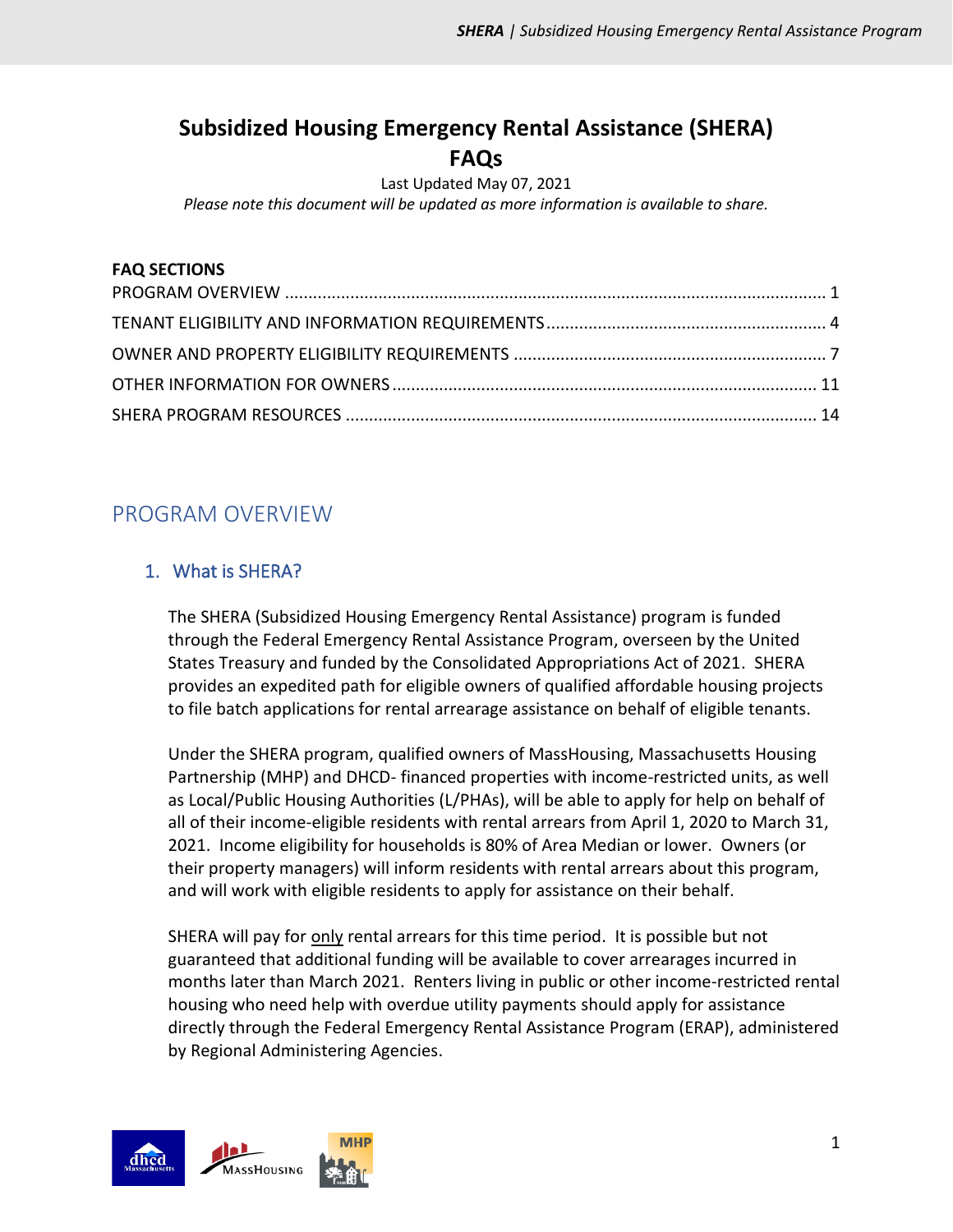## 2. When should we advise tenants to use SHERA vs ERAP?

Tenants should use SHERA instead of the Commonwealth's existing Emergency Rental Assistance Program (ERAP) to cover rental arrearages starting April 1, 2020, as long as they are eligible: that is, as long as household income is 80% AMI or less; they are experiencing a risk of homelessness or housing instability (i.e., have rental arrears); and if they have experienced either a loss of income or unusual expenses due, directly or indirectly, to the COVID crisis. SHERA does not cover utility arrearages or moving expenses, nor does it cover rental arrearages incurred prior to April 1, 2020; you can refer tenants to ERAP administered by the Regional Administering Agencies (RAA) if they need these resources (see [ERAP FAQ\)](https://www.mass.gov/doc/federal-emergency-rental-assistance-program-erap-faqs/download).

If a tenant has a pending application for RAFT/ERMA/ERAP, they SHOULD NOT apply for SHERA, but should allow the pending application to be processed. If a tenant previously received RAFT/ERMA/ERAP, and still has unpaid rent due from April 1 2020 to March 31,2021, they SHOULD participate in SHERA.

3. If my organization is a Public/Local Housing Authority (P/LHA) or a Regional Administering Agency administering ERAP, can I apply for SHERA on behalf of my tenants?

Yes, as long as the owner and the property meet the SHERA eligibility criteria and your organization discloses the self-payment in the file.

4. Can P/LHAs also receive rent arrearage payments on behalf of residents of federal public housing?

Yes. LHAs must account for the payments separately in their respective state and federal accounts.

## 5. I have several buildings for which I want to apply to the SHERA program. Can I register for more than one building at a time?

Yes, the SHERA Portal (https://sherafunding.mass.gov) makes this easy. Simply choose "Add Project/Property" from the Owner Main Information page. You can then upload that property-specific information.

In order to register a property, you will need to know the unique Property ID number assigned to that property. Depending on the property type, MHP, MassHousing, or DHCD will provide you with the Property ID. You will also need to know the ownership entity's Tax ID number.

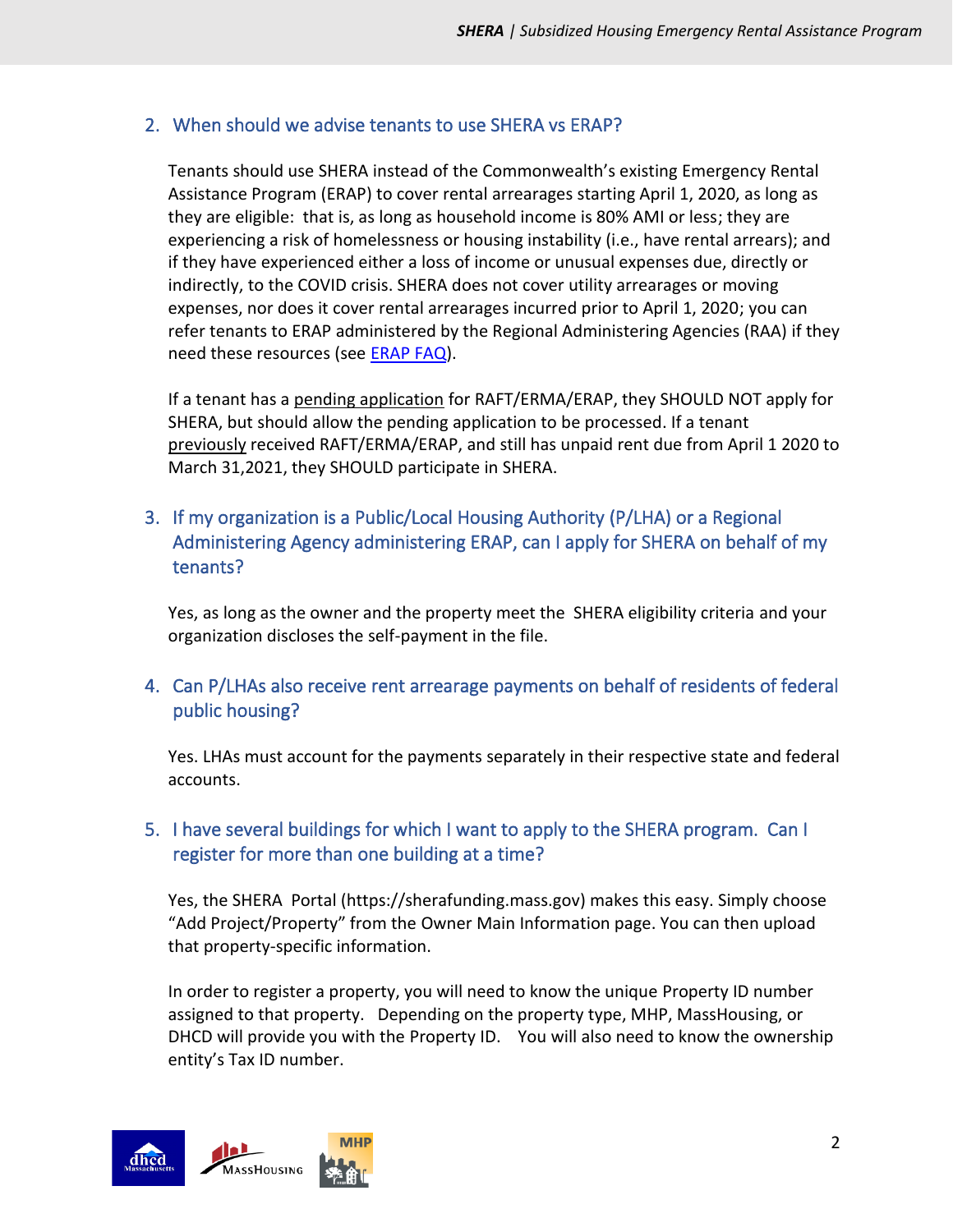#### 6. Is there a maximum monthly tenant rental arrearage that can be claimed?

There is no maximum dollar amount for tenant rental payment arrearages. However, the maximum payment for any tenant may not exceed twelve (12) months of total rent arrearage.

### 7. How long is the time from the submission of an application for payment of arrearages until the owner receives payment on the tenant's behalf?

SHERA will launch as a brand-new system in early April, and getting the processes fully tested and operational will take a few weeks. We anticipate working through the process over the course of the first 60 days of SHERA operations, and will aim for a 30 day turnaround thereafter.

## 8. I own a 40B project with rent restrictions for some units at 80% AMI. Can I apply to SHERA for this property?

Yes. You can apply in Phase 3 (timing to be announced) for 40B properties, including LIP and NEF 40B properties that include some units restricted at 80% of AMI, as long as the property and owner also meet the other SHERA eligibility criteria.

## 9. When will information be made available about another round of funding for arrearages incurred after March 2021?

Notification of a subsequent round of funding to cover arrearages beyond March 31, 2021 will likely be made available after May 31, 2021.

# 10. Is there any chance the SHERA program will run out of money before it can fund all the approved funding applications?

We expect that sufficient resources will be available to cover all qualified tenant arrearages in eligible properties through March 31, 2021. Although additional resources are anticipated to be available to cover future arrearages after that time, we are not yet certain of the extent to which additional funds will be available. It may be necessary to adjust program limitations, which could possibly include a cap on total benefits. Any such additional limits will continue to prioritize households at or under 50% AMI, as well as households with members who are actively experiencing 90 or more days of unemployment, as is required by the US Treasury Department.

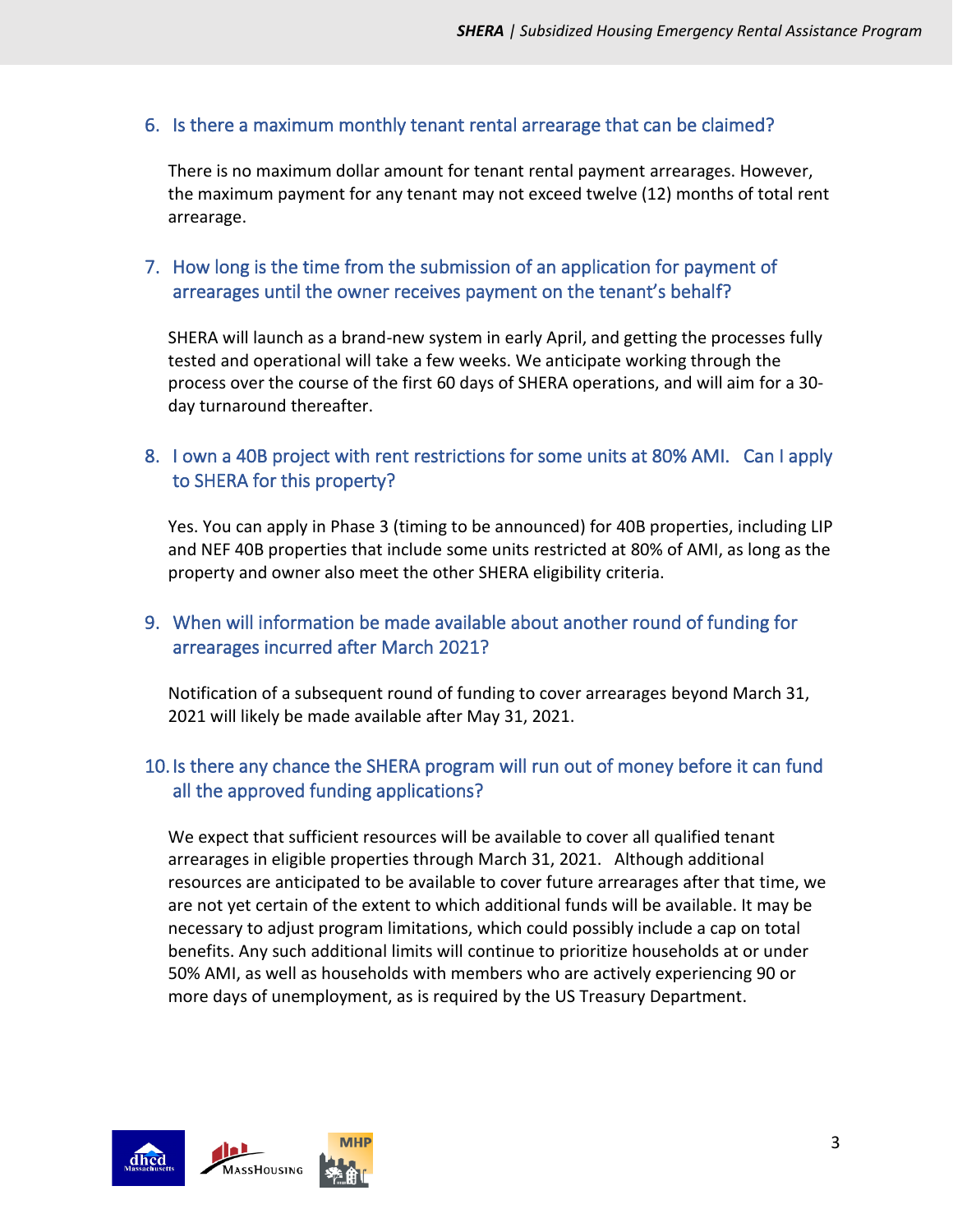### 11.Will there be more funds available in the program from the COVID relief bill signed on March 11, 2021 by Congress?

Yes, the American Rescue Plan Act of 2021, signed into law March 11, 2021, allocated additional funds to pay COVID-related rent arrearages, but we do not yet know how much of this funding may be allocated to SHERA.

# <span id="page-3-0"></span>TENANT ELIGIBILITY AND INFORMATION REQUIREMENTS

### 12.What information do I need to get from tenants to prove that their arrearages were caused by COVID?

This will be documented with a signed Tenant Certification. You can find it on the SHERA Portal, including translations to common languages. With the Tenant Certification, the head of household certifies that they, or someone in their household, has experienced a financial hardship related directly or indirectly to COVID-19. Households do not need to provide verification of the hardship outside of this attestation. However, documentation of the hardship may be requested at a later time for monitoring and/or audit purposes.

## 13. Will my latest income certification information be enough to establish the tenant's income for SHERA eligibility?

Yes, as long as the income certification was completed on January 1, 2020 or later, and showed that the household was at or below 80% AMI using HUD's Income Definition.

If the 2020 tenant income recertification was deferred pursuant to a waiver issued by a state or federal agency that permitted such deferral due to COVID-19, the owner may use the most current certification available.

#### 14.What if I can't get annual income information from a household for January 1, 2020 or later? What can I do to prove their income eligibility?

If the owner deferred 2020 tenant income recertifications pursuant to a waiver issued by a state or federal agency that permitted such deferral due to COVID-19, the owner may use the most current certification available.

Other ways to prove income eligibility is receipt of a benefit letter from January 1, 2020 or later confirming any of the following benefits:

DTA benefits MassHealth benefits

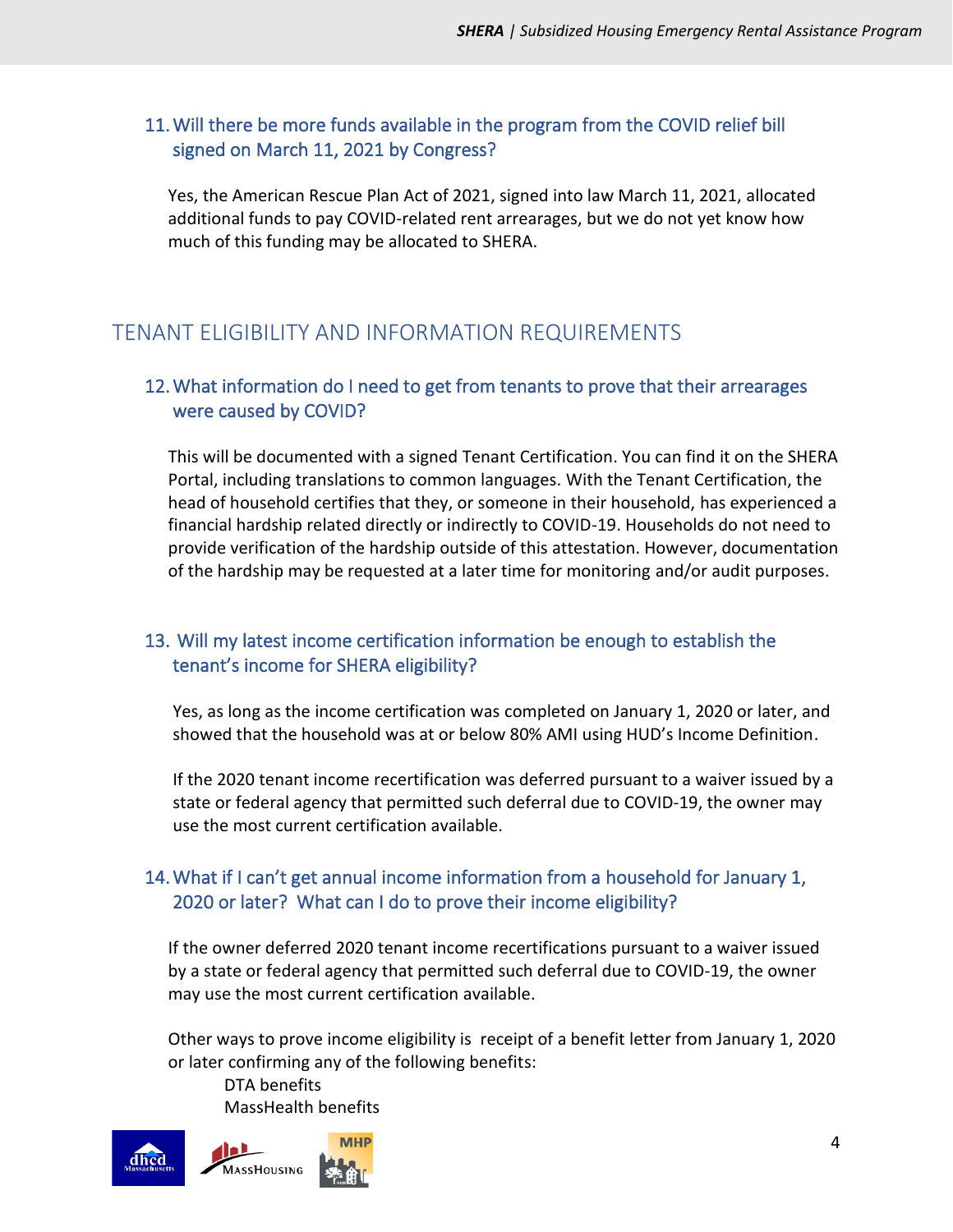Veterans Chapter 115 benefits Subsidized childcare benefit

Alternatively, the tenant may provide a copy of their 2020 IRS Form 1040 (Adjusted Gross Income) or provide two months worth of income documentation (pay stubs, benefit letters, receipts, bank statements). If a tenant has zero income (unemployed, but not eligible for unemployment or any other benefits), the tenant may self attest to zero income

## 15.How do I document income eligibility?

If the tenant's rent is based on a percent of household income, you may use a completed income recertification effective on or after January 1, 2020 or obtain the acceptable documents per the SHERA policy.

If the owner deferred 2020 income recertifications in accordance with a waiver issued by a state or federal agency that permitted such deferral due to COVID-19, the owner may use the tenant household's most recent completed income recertification available.

If the tenant's rent is based on published income or rent figures, such as by HUD, the owner may use a completed income recertification effective on or after January 1, 2020, or obtain the acceptable documents, including certain benefit letters or IRS documentation, per the SHERA policy.

If the property is not required to recertify income during occupancy, or a resident is living in a market-rate unit at the property, you will need to obtain the acceptable documents per the SHERA policy.

# 16. If a tenant has a mobile housing voucher (Section 8 HCV or mobile MRVP), do we need to conduct a separate income verification?

No. Owners do not need to conduct an additional income verification for tenant households if they have on file an approval by a housing authority or an administering agency (AA) for mobile rent subsidies on or after January 1, 2020; or, if the 2020 recertification was deferred by a state or federal agency due to COVID-19, the most recent approval.

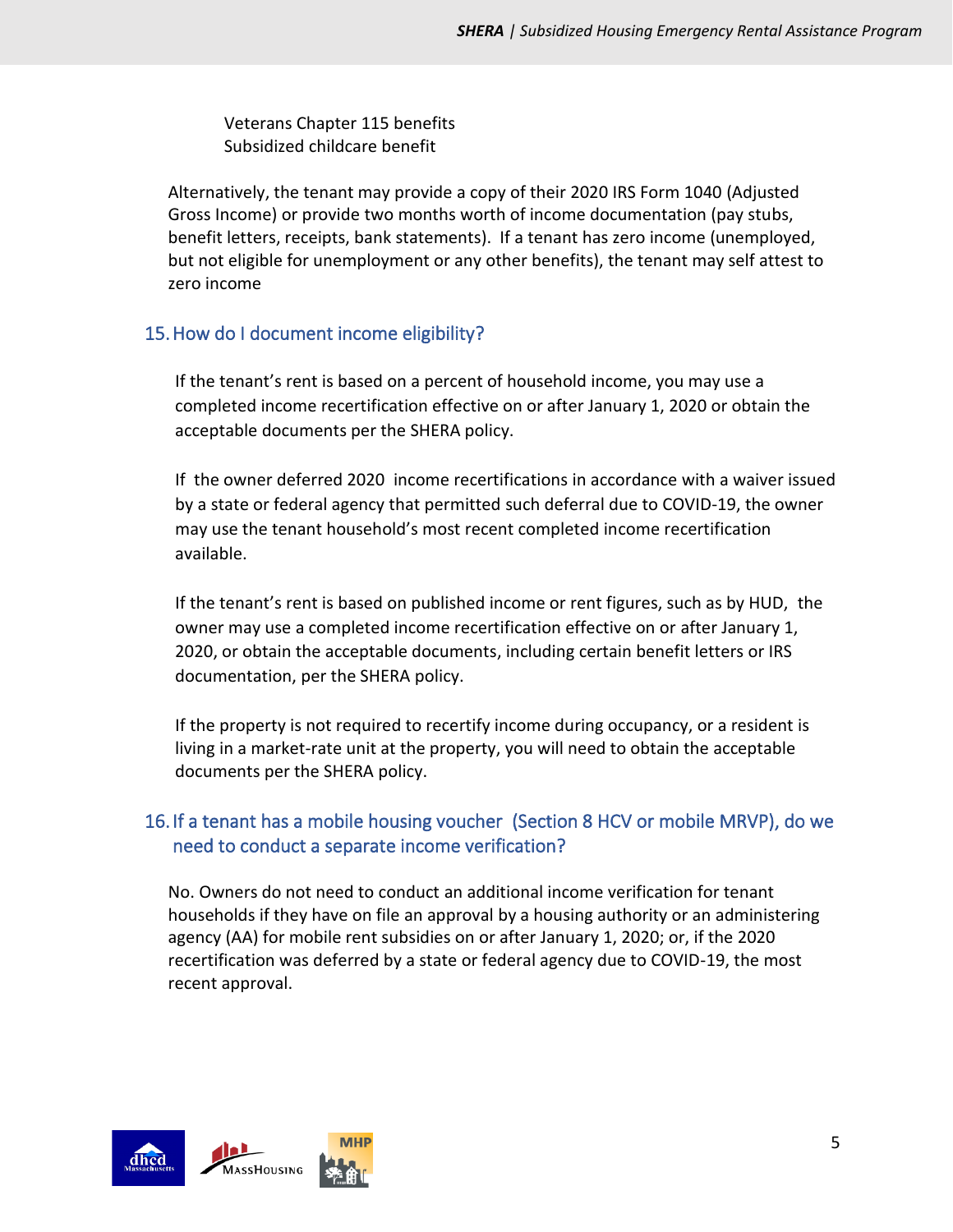#### 17.Are owners responsible for applying on behalf of a tenant with a mobile housing voucher (Section 8 HCV or mobile MRVP)?

Yes, Owners are responsible for submitting applications on behalf of tenants residing in their properties, including those tenants with a mobile voucher. The AA or P/LHA administering the voucher should not apply on their behalf.

#### 18.Can owners apply for tenants who have received RAFT rental arrearage relief in the past?

Yes. SHERA can pay outstanding tenant rental arrearages for eligible households who incurred rental arrearages due to COVID-19 between April 1, 2020 and March 31, 2021 that have not already been paid by RAFT or some other form of assistance payment.

#### 19.Can owners apply for tenants who will be moving out?

Yes. SHERA can pay tenant rental arrearages for eligible households who incurred rental arrearages due to COVID-19 between April 1, 2020 and March 31, 2021, but *are planning on moving out*. This will help the tenant clear arrearages and clear up their rental history before moving on.

#### 20.Can owners apply for tenants who have already moved out or have died?

Owners may only apply for SHERA to assist current residents. They may not apply for tenants who *have already moved out* or have died.

## 21.What should tenants do if they have already applied for benefits through RAFT, ERAP, or another rental assistance program? Should they cancel those applications and apply through SHERA instead?

Tenants with other rental assistance applications in process should let those applications proceed through the system through which they applied. SHERA applications should NOT be submitted for the month(s) for which tenants have already applied to pay for rent arrearages elsewhere. To participate in SHERA, tenants must certify that they are not seeking the same benefits elsewhere for the same period. They can, however, apply through SHERA to cover rental arrearages for which applications are not pending as well as to other programs for utility arrearages and moving expenses that are not pending, or if the tenant previously received assistance and still has unpaid rent due from April 1, 2020 to March 31, 2021.

Note: If SHERA makes an assistance payment that is duplicative of another program (RAFT, ERMA, local or philanthropic assistance program), the owner must return the

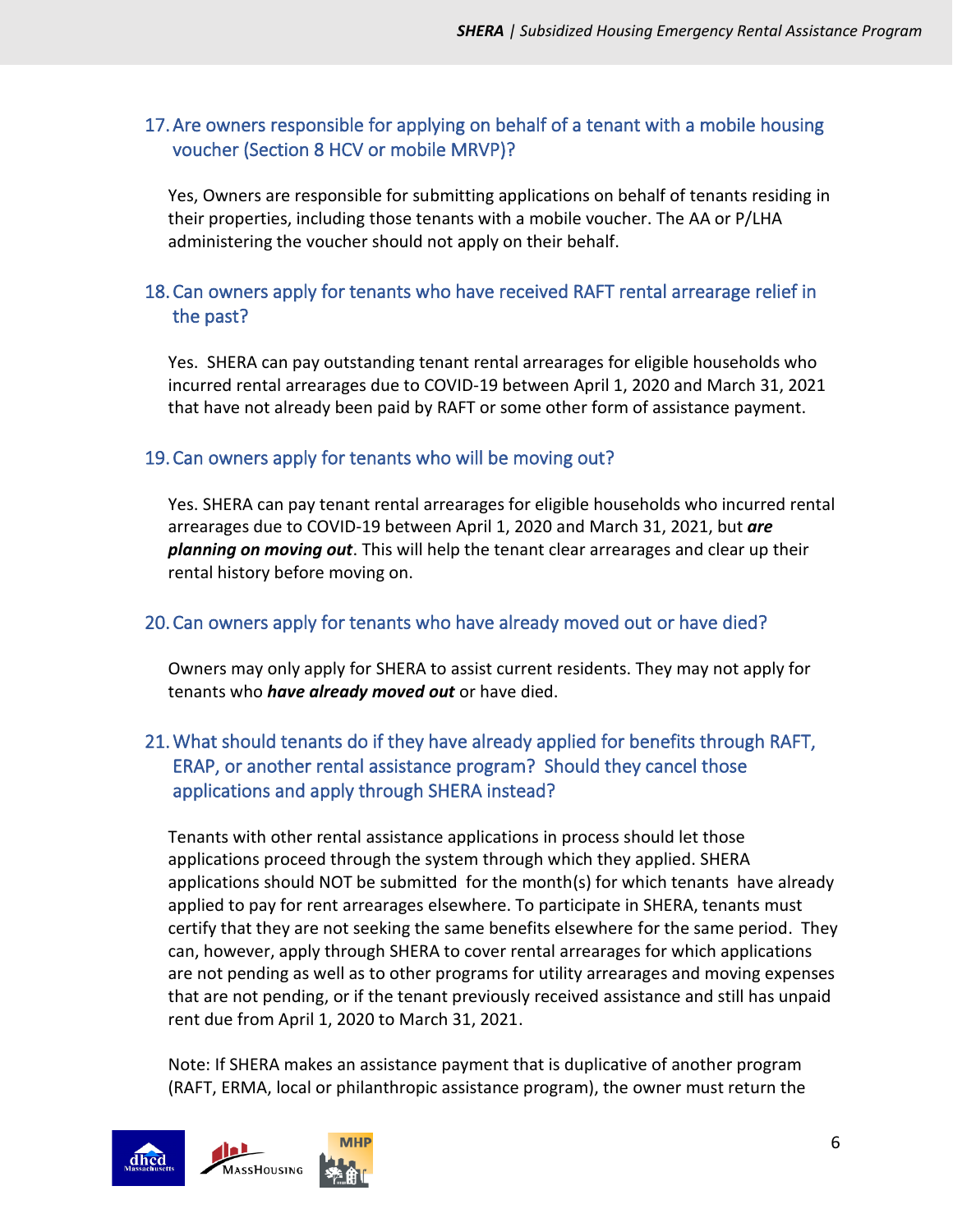SHERA payment to the Commonwealth. (See question: [What if a duplicate payment is](#page-10-1)  [made](#page-10-1)**?** below).

## 22.Are residents with a project-based monthly rental subsidy eligible for SHERA assistance?

Residents living in units with project-based subsidy are eligible for SHERA, as are residents of both state and federal public housing. If an eligible household is assisted with a monthly rental subsidy and the tenant rent is adjusted according to changes in income, the renter household may receive SHERA assistance for arrearages in the tenant-paid portion of rent.

### 23.Are residents with a mobile Section 8, MRVP or other mobile housing voucher eligible for SHERA?

Yes, residents with mobile vouchers are eligible for SHERA for the tenant-paid portion of their rent only. Owners may apply on behalf of residents with mobile vouchers.

#### 24.What if the tenant has arrearages that pre-date April 1, 2020?

SHERA can only pay for rental arrears for April 1, 2020 to March 31, 2021. Any arrearages accrued prior to April 1, 2020 must be forgiven or the tenant must enter a repayment plan with the Owner.

## 25.Can SHERA pay for rent arrearages for a tenant that has passed away, either from COVID of another cause?

No. SHERA provides emergency rental assistance for the benefit of residents to prevent their risk of homelessness or housing instability.

# <span id="page-6-0"></span>OWNER AND PROPERTY ELIGIBILITY REQUIREMENTS

#### 26.What are the basic SHERA eligibility requirements for owners?

*(NOTE: The term "Owner" here refers to the legal entity that holds title to the property. The term "Sponsor" refers to the company or organization that served as sponsor or developer for the property. A Public/Local Housing Authority typically is both the Owner and Sponsor of its properties.)*

To be eligible for SHERA, an Owner must meet ONE of the following three characteristics:

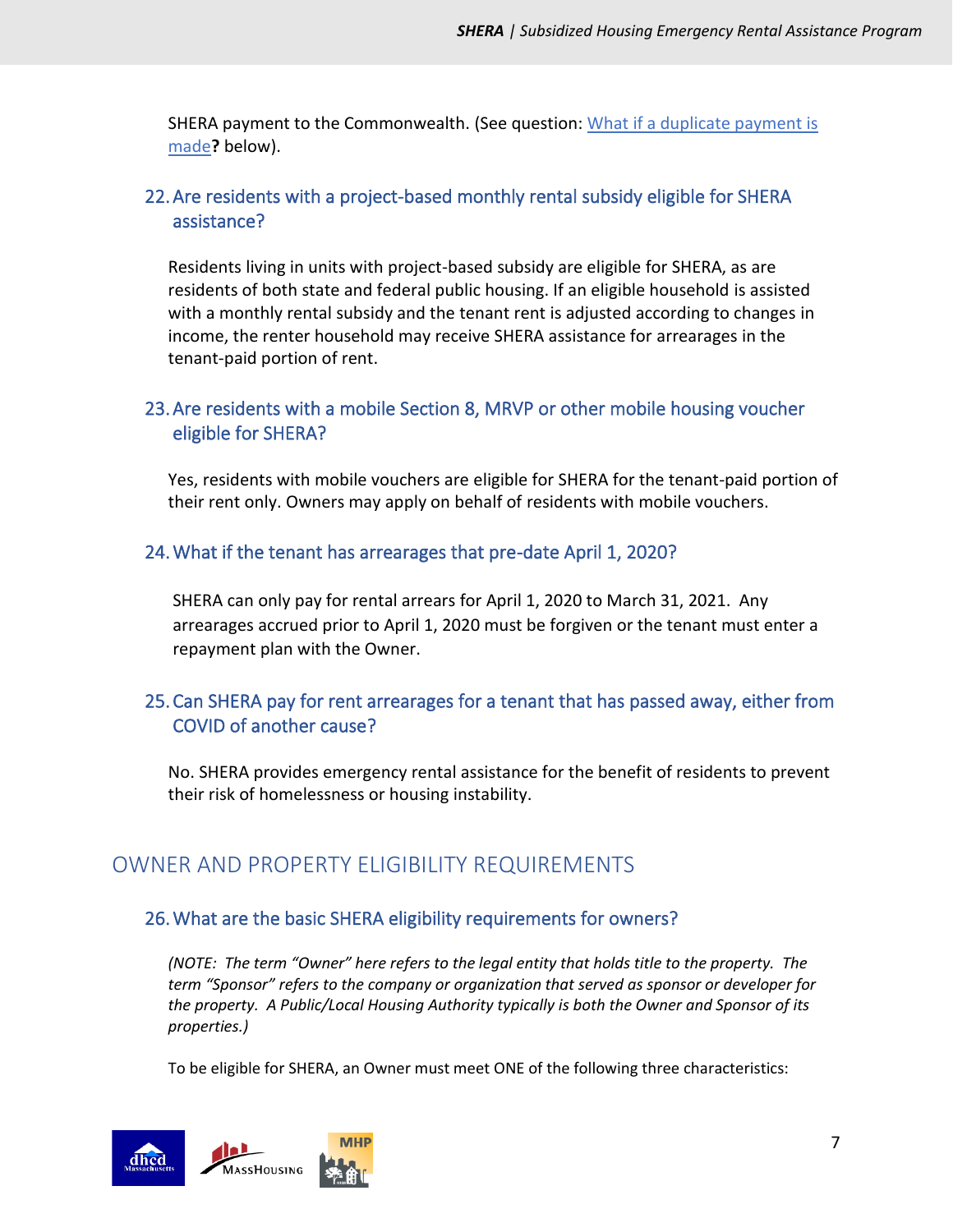- The Owner must have an existing borrower relationship with MassHousing or Massachusetts Housing Partnership, and they must be a borrower in good standing, meaning that neither the owner, nor the property has no active loan defaults (properties in forbearance are considered to be in good standing); OR
- The Owner is a Public/Local Housing Authority; OR
- The Sponsor must have at least one property in their portfolio, subject to use restrictions created by participation in a state or federal program, that has 20 or more units.

#### 27.What are the terms of the program that Owners must agree to?

Owners participating in the program will be required to sign an *Owner Agreement* which outlines their responsibilities and commitments. Principal among these are the commitments to:

- Apply the benefit to the tenant account within 30 days of receipt of assistance payment;
- Suspend evictions and not initiate new evictions for non-payment of rent against each household that receives SHERA benefits for at least 6 months after the last assistance payment is applied to the tenant household's account; reach out proactively to households who are behind in their rent;
- Engage proactively with residents in arrearage to create payment plans;
- Promote program access to residents, support resident applications for rental assistance payments, and accept payments when made;
- For tenants whose rents are not based on their household income, refrain from implementing rent increases on households eligible for SHERA that might otherwise be permitted based on revised HUD income and rent figures until the later to occur of (i) July 31, 2021 and (ii) when the applicable subsidy program permits the owner to implement rent increases;
- Provide downward rent adjustments for income-based rents, as applicable;
- Encourage structured and interactive landlord-tenant mediation, including use of the state-funded no cost community mediation program;
- Inform tenants when applications are submitted, when payments are received and applied, and if a payment is denied;
- Instruct auditors to incorporate protocols into their 2021 property audits for review of SHERA funding applications and payments;
- Repay SHERA funds, if such payment is duplicative or out of compliance;
- Obtain and retain required documentation on tenant eligibility;
- Submit all required reports and requests through an online owner portal;
- Certify with each submission that all information is correct and complete; and
- Be subject to compliance reviews.

## 28.What if tenants refuse to participate in the program? Are they still protected from eviction for non-payment of rent?

If an Owner participates in the program, they agree not to evict tenants that receive SHERA benefits for non-payment of rent for the specified period. The Owner will be

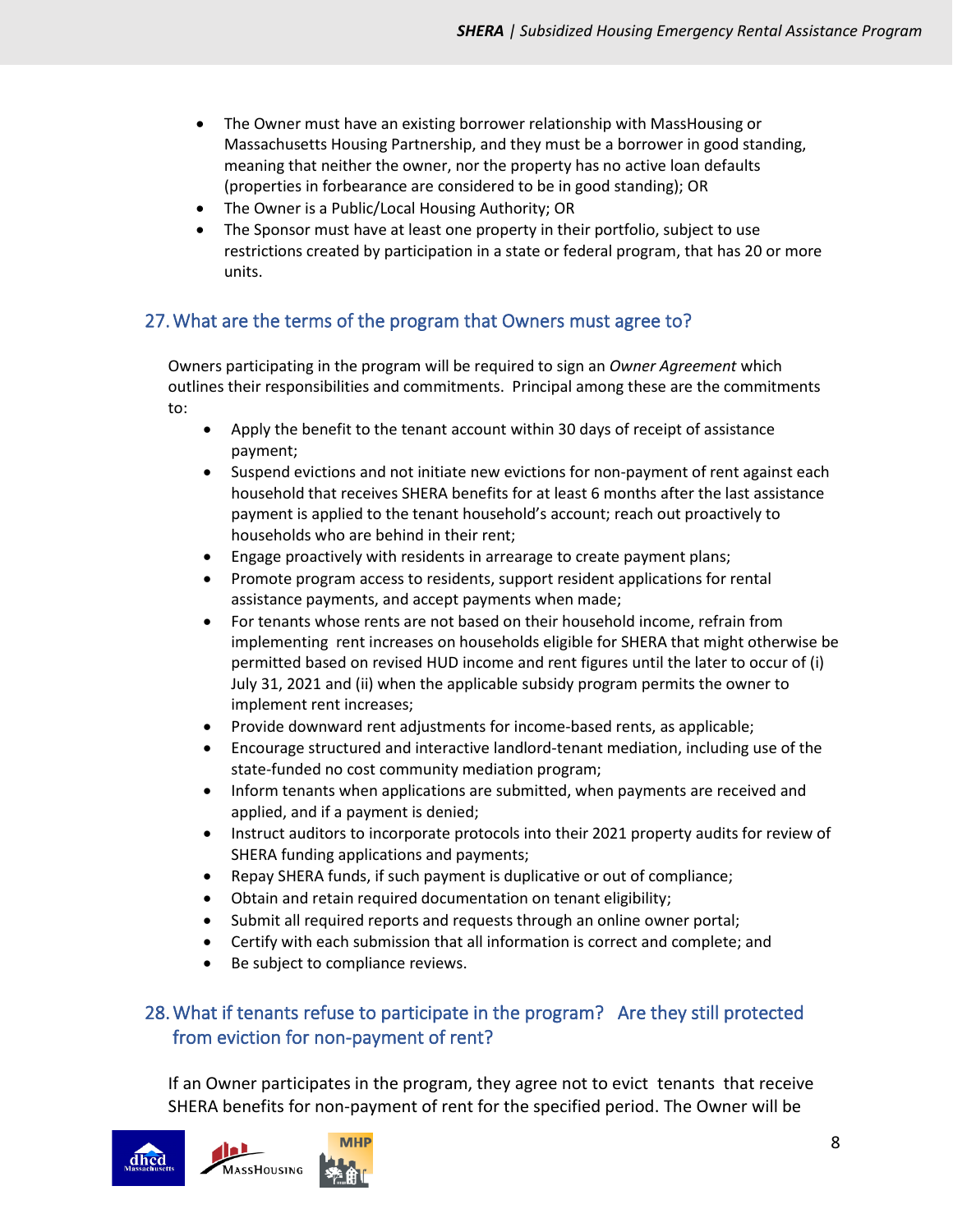obligated to work proactively to engage with tenants that are not participating in the program; these efforts might include, for example, mediation. Owners should document their efforts to reach out to non-responsive tenants.

### 29.Can Owners still evict tenants for cause?

Yes, Owners can evict a tenant household for cause other than non-payment of rent.

## 30.Can participating Owners engage in any legal preliminaries to eviction, short of actually executing an eviction, in order to engage a non-responsive tenant? For example, can an Owner file a 14-day notice to quit if a tenant with arrearages is non-responsive?

The Owner is not prohibited from issuing a notice to quit, filing a complaint with the court and continuing with the eviction process **after** the following efforts occur and are documented:

- a. a Tenant Outreach letter is sent to the tenant household and the household does not respond to the request within 14 calendar days after delivery of the letter; **and**
- b. The Owner has additionally made at least one attempt by phone, text, or e-mail over a 10 calendar-day period to request the tenant household's participation and the household does not respond; **or**
- c. The tenant household confirms in writing that they do not wish to participate.

If the tenant submits a signed Tenant Certification any time during this process and is eligible for the program, the Owner is required to submit an application on the tenant's behalf.

# 31.What are the Owner's obligations if tenant ignores all outreach?

The Owner Agreement requires owners to work proactively with their tenants who have fallen behind on rent using resources available to do so, such as payment plans, rent adjustments, mediation, and rental assistance.

If a tenant is not responsive to outreach, the owner should document all outreach attempts in the tenant file and issue a notice to the tenant that due to nonresponsiveness a SHERA application will not be submitted and that tenant still owes arrears. (A template letter will be available for owners on the SHERA Portal).

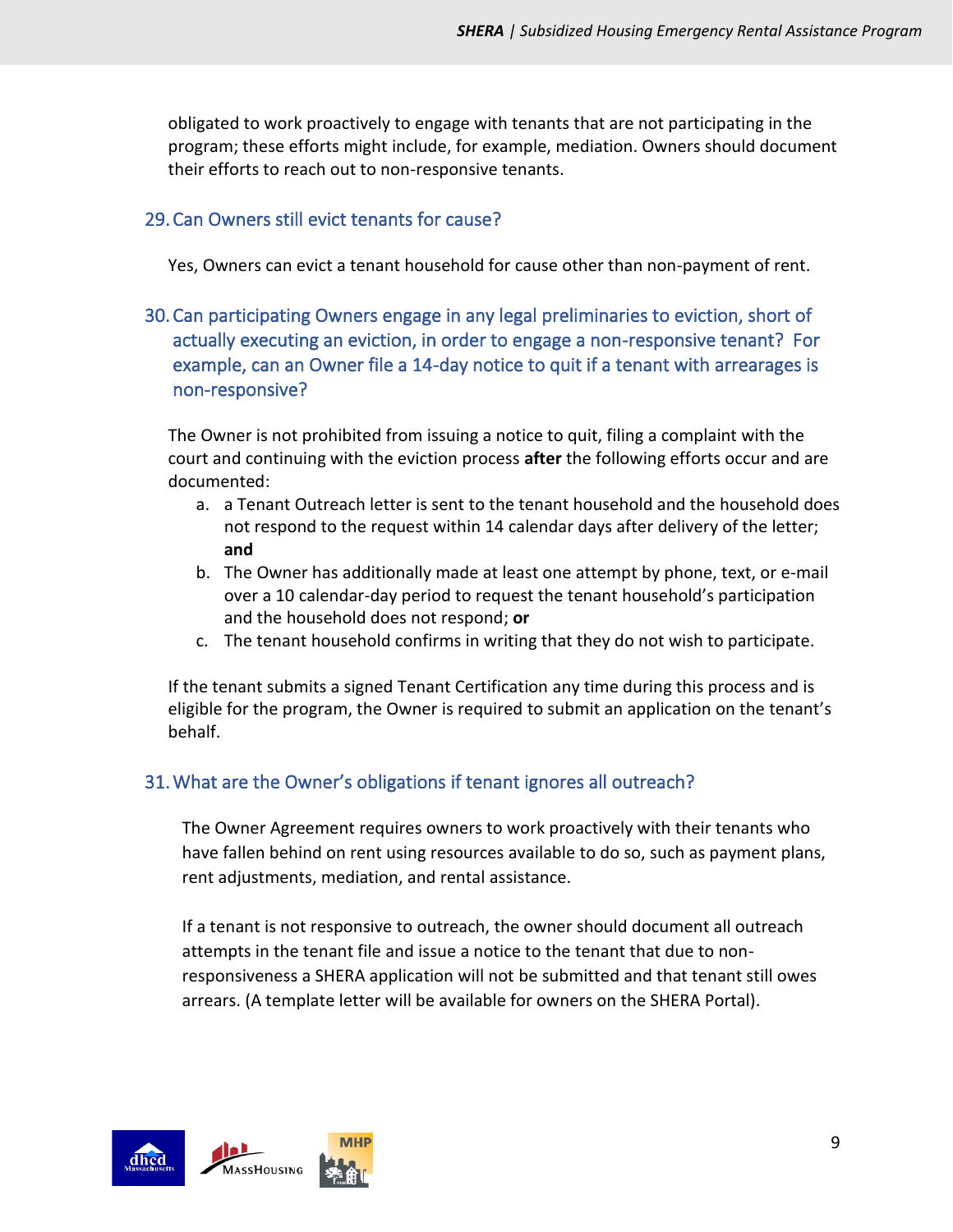### 32.What happens to a repayment agreement (either court-ordered or informal) after an arrearage is cured?

If all arrearages covered in the repayment agreement have been discharged by SHERA, then the repayment agreement should become moot and Owners should include the status of the repayment agreement in their payment notification to tenants.

If there are any remaining arrearages after SHERA payment has been made (for example, for non-dwelling charges such as pet rent or parking fees, or for rental arrearages from periods prior to April 1, 2020), owners are encouraged to make reasonable and good faith efforts to offer arrearage forgiveness to and/or enter into payment agreements with any household that has experienced a financial hardship due to the COVID-19 pandemic. Such agreements should be based on current rent obligations and the household's full financial hardship. The agreements should attempt to avoid lump sum repayments at the end of the rent deferral period, and allow households to amortize the repayment over time. Households should not be charged late fees upon entering into a payment agreement.

## 33.What are the compliance certification requirements for the staff members of my company, or of the property management company managing my property, who are doing the income certification?

The Owner or its management company must have at least one staff member holding certification in compliance training recognized by the affordable housing industry. Please refer to Owner Compliance Training Certification on the SHERA Portal.

### 34.Can I apply if I have any past-due payments on loans on any of my properties, especially if those past-due payments were caused by COVID-related tenant arrearages?

An owner is only eligible to participate in SHERA if it is in good standing, that is, if neither the owner nor its property is in active default with MassHousing, MHP, or DHCD. Properties in forbearance are still considered to be in good standing.

#### 35. I don't have a property audit for the year 2020. Can I still apply for SHERA relief?

You can apply as long as your property will be subject to audit in 2021 (as long as your property meets the other program qualifications related to use restrictions and compliance certifications). You do not need to submit a property-specific audit if your

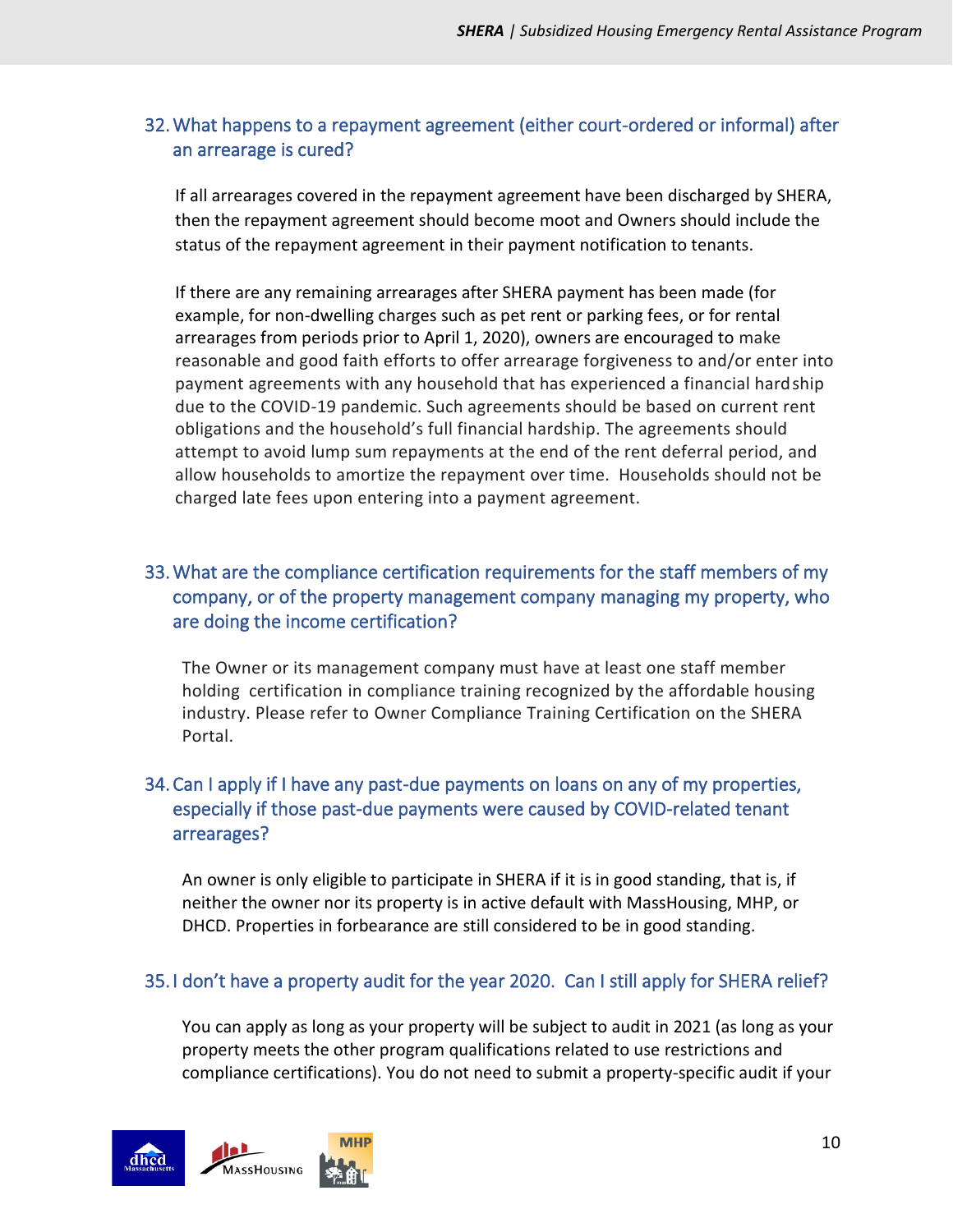property is owned by a single-purpose entity but is included in a larger consolidated audit (for example, for a sponsor organization, or a local housing authority).

# <span id="page-10-0"></span>OTHER INFORMATION FOR OWNERS

#### 36.How do I obtain the Property ID I need to register my property and submit my funding applications?

You will have been provided the identification numbers to register your properties in a letter sent to you by Mass Housing, MHP or DHCD. If you can't find this letter, please submit a service request through the SHERA portal.

## 37. Is it possible to cancel an application once it has been submitted in the Online Portal but before it has been processed? For example, what happens if a tenant wants to rescind their consent after their application has been submitted but has not been processed?

Yes. If an owner makes an application in error, or an owner wishes to cancel an application it has submitted in the Online Portal before it has processed, the owner must request the cancellation by submitting a service request in the SHERA Portal. The owner must include a reference to the tenant claim(s) and Project ID and the reason(s) for the cancellation.

#### 38.Can I have the funds direct-deposited into my property bank account? How will we know which arrearages are covered in the payments we receive?

Yes. Funds can be direct-deposited into a bank account you identify (see instructions on the Owner Portal website https://sherafunding.mass.gov) on the Project Details page for each project. Under "Available Actions," choose "Request Direct Deposit."

Each payment made to an owner will include an itemized account of the amounts paid for each tenant.

#### <span id="page-10-1"></span>39.What if a duplicate payment is made?

Owners are expected to check their accounting records prior to submitting requests for SHERA assistance to confirm that other assistance has not been paid for the same benefit during the same time period. If a duplicate payment has been made to an Owner, the Owner will be required to repay DHCD for the duplicate amount.

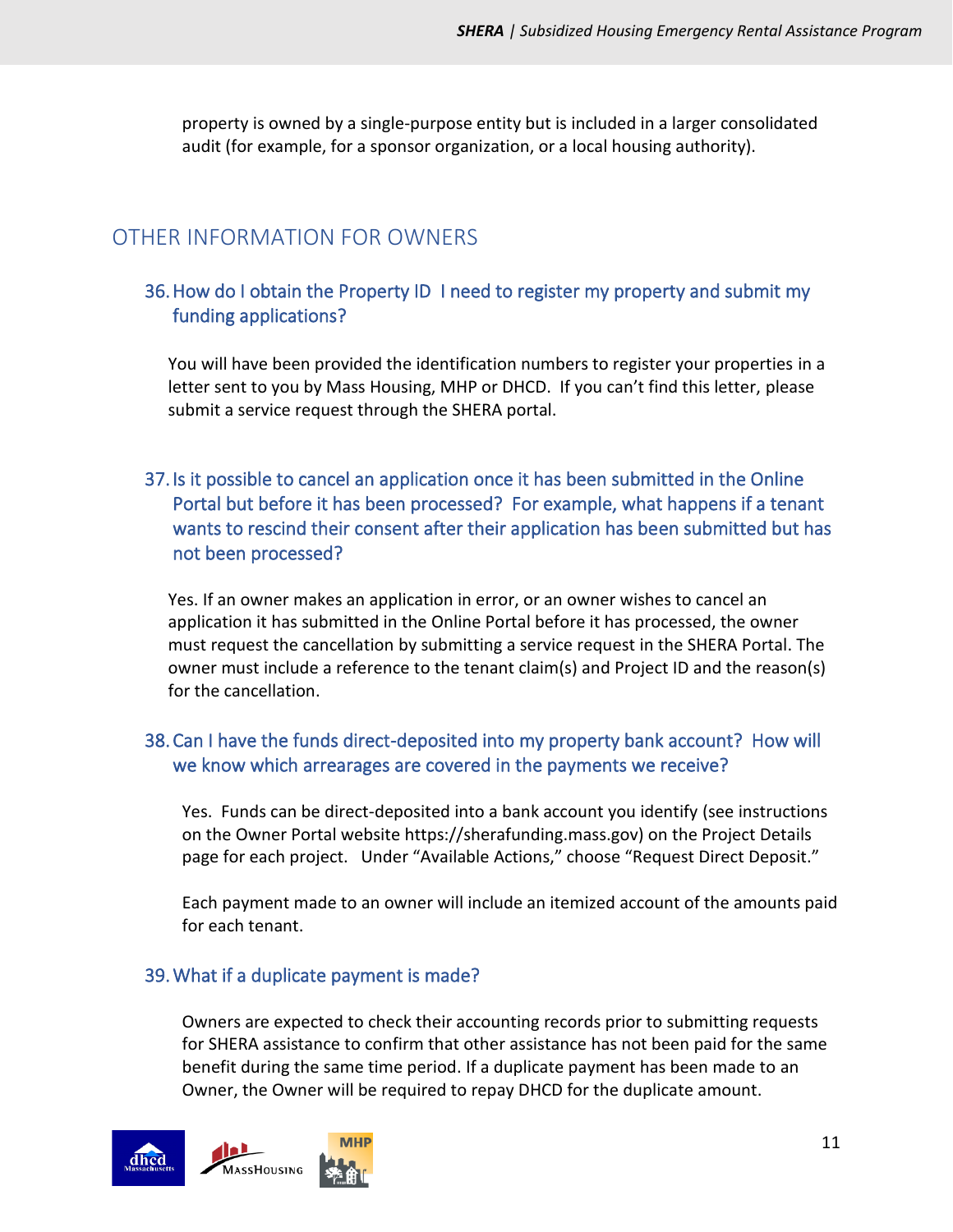### 40.What if an Owner found that a tenant had misreported income; are tenants eligible to receive rent arrears for that portion of rent?

If an Owner discovers misreported income that results in a tenant becoming ineligible for benefits for which they have applied, they should do their best to change or cancel the application, if it is still within the window of time when it is possible to do so. If such errors are discovered after payment has already been made, the funds must be repaid, and Owners will be responsible for creating a repayment plan to recover those funds from the tenant.

## 41.What documentation should be kept in a tenant file for a potential audit? How long should these files be kept?

A separate file must be maintained for every applicant for six fiscal years after the benefit has either been received or denied; this documentation requirement holds whether the request was approved or denied. This file may be digital or physical, or a combination of the two. Required files include, but are not limited to:

- Identification for head of household
- Verification of current housing (e.g. lease, tenancy agreement)
- Certification of Rental Assistance Eligibility
- Verification of housing instability or risk of homelessness ( Owner's evidence of rental arrearage is sufficient)
- Verification of income
- Tenant-signed attestation of financial hardship due directly or indirectly to COVID-19
- W-9 for property owner or authorized agent
- Authorization of agent, if applicable
- Proof of ownership for unit
- Lease(s) effective during the term of the rental assistance;
- Last four digits of the Head of Household's Social Security Number, if applicable
- Any communications with the tenant or other party involved in the application
- Other records as required by MassHousing, MHP and/or DHCD or federal, state and local law or regulations.

#### 42.Will I receive a 1099?

Yes, you will receive a 1099 if you are a private Owner. If you are a P/LHA applying for federal or state public housing tenant, you will not receive a 1099.

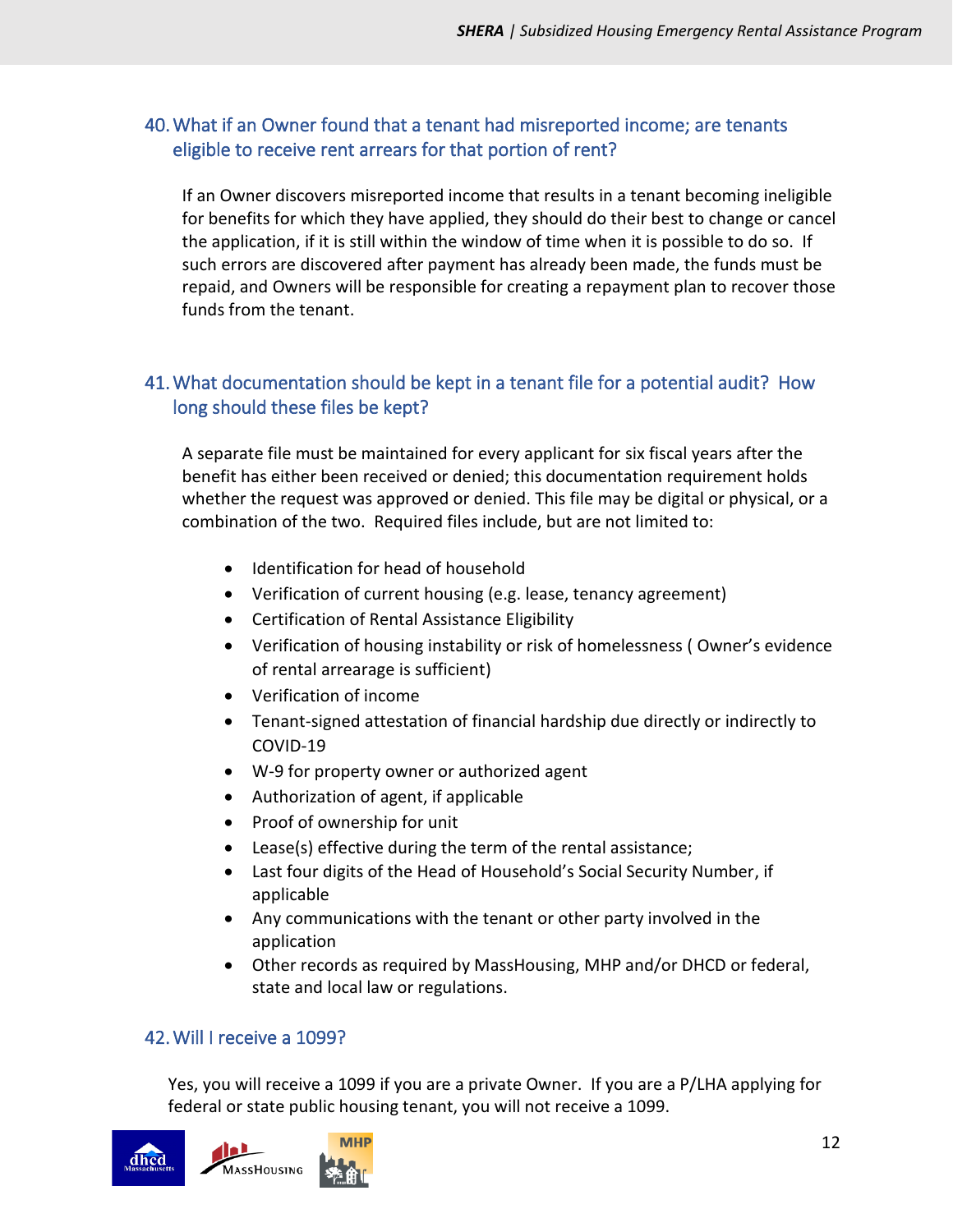## 43. Is a SHERA payment considered a rental subsidy for the purposes of Public/Local Housing Authority accounting?

For state-aided public housing units, these payments may be booked under a/c #3690 – Other Operating Revenue. **This will count as income, similar to rent, that reduces the need for subsidy in that year; preserving resources to increase LHA budgets in subsequent years.** P/LHAs should contact HUD for guidance on how to account for funds for federal public housing.

## 44.Do I have to freeze rent through June 30, 2021 for tenant households participating in the SHERA Program?

Yes, participating owners must freeze rent for eligible households participating in SHERA that do not have income-based rent.

## 45.Can owners access SHERA for arrears and then tenants access ERAP for stipends? Do residents have a choice of which program to access, can they choose ERAP rather than SHERA?

Yes, residents may participate in either program. However, SHERA was designed to specifically pay rent arrearage and require that owners engage with residents and help with the application process...

#### 46.Do applicants have to demonstrate immigration status?

No, applicants do not have to demonstrate immigration status to receive SHERA.

# 47. Is the renter in an income-based rental unit obligated to pay retroactive rent arrearages if the Owner's certification shows an increase in household income?

No. SHERA can assist renter households with the increased rent arrearages due between April 1, 2020 and March 31, 2021 as a result of an annual or interim income recertification that captured an increase in household income during this time period.

## 48.Do I have to report what the tenant has already paid in the SHERA Application?

No. In the SHERA Application, you only need to report the amount of rent arrears outstanding for each particular month that you are requesting. For example: the tenant's monthly rent share is \$500. The tenant made a payment of \$1,250 in June 2020 that covered rent owed for April and May, and half of what they owed for June. In